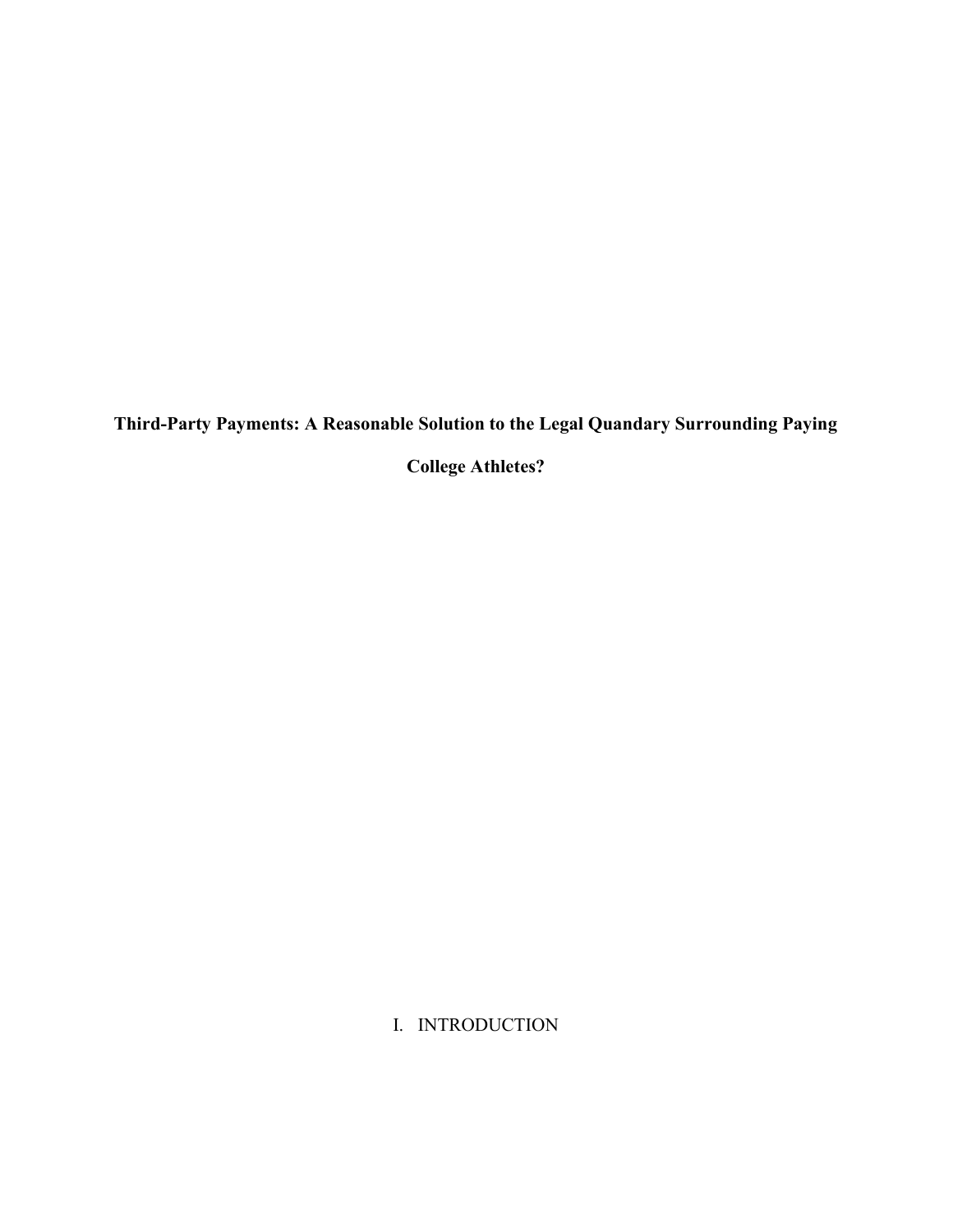During the 2016-2017 school year, the NCAA recorded over \$1 billion in revenue. The vast majority was generated through the NCAA men's basketball tournament. Much of the money is dispersed back to member schools and to conferences that perform well in the "March Madness" tournament.<sup>1</sup> The athletes who played a vital role in generating this revenue do not receive any of the money beyond their scholarship award, room and board, books, and a cost of attendance stipend.

As far back as the 1940s, athletes have challenged aspects of the NCAA model in court. In a 1941 case involving Davey O'Brien, O'Brien's photograph was used in a calendar advertising Pabst Blue Ribbon beer.<sup>2 3</sup> While O'Brien did not consent for his image to be used, the director of the TCU publicity department did, and TCU received payment for the use of the photo.<sup>4</sup>

Over 30 years later, in 1975, a secondary issue not addressed by the court in Kupec  $v$ . Atlantic Coast Conference involved the ACC setting maximum compensation student athletes could receive and allegedly violating the Sherman Act.<sup>56</sup> Another early case involved former SMU athletes arguing that the NCAA's imposition of the death penalty on the SMU football

<sup>&</sup>lt;sup>1</sup> Darren Rovell, *NCAA Tops \$1 Billion in Revenue During 2016-2017 School Year*, ESPN.COM, March 7, 2018.

 $2$  O'Brien was a legendary TCU Quarterback and namesake of the award for Best NCAA QB.  $3$  O'Brien v. Pabst Sales Co., 124 F.2d 167, 168 (5th Cir. 1941). See also, Sean Hanlon & Ray Yasser, "J.J. Morrison" and his Right of Publicity Lawsuit Against the NCAA, 15 VILL. SPORTS & ENT. L.J. 2, p. 260 (2008).

<sup>4</sup> Hanlon & Yasser, "J.J. Morrison," p. 261.

<sup>&</sup>lt;sup>5</sup> Chris Kupec was a quarterback at the University of North Carolina. More information about Chris is available in the case.

<sup>&</sup>lt;sup>6</sup> 399 F. Supp. 1377 (M.D.N.C. 1975). The complaint read, "The actions of the member institutions of the Atlantic Coast Conference in combining to set maximum compensation to be received by student athletes . . . have unreasonably restrained . . . commerce . . . in violation of the Sherman Act. See also, Ray Yasser, Sports Law Cases and Materials, LEXISNEXIS, p. 253, n. 5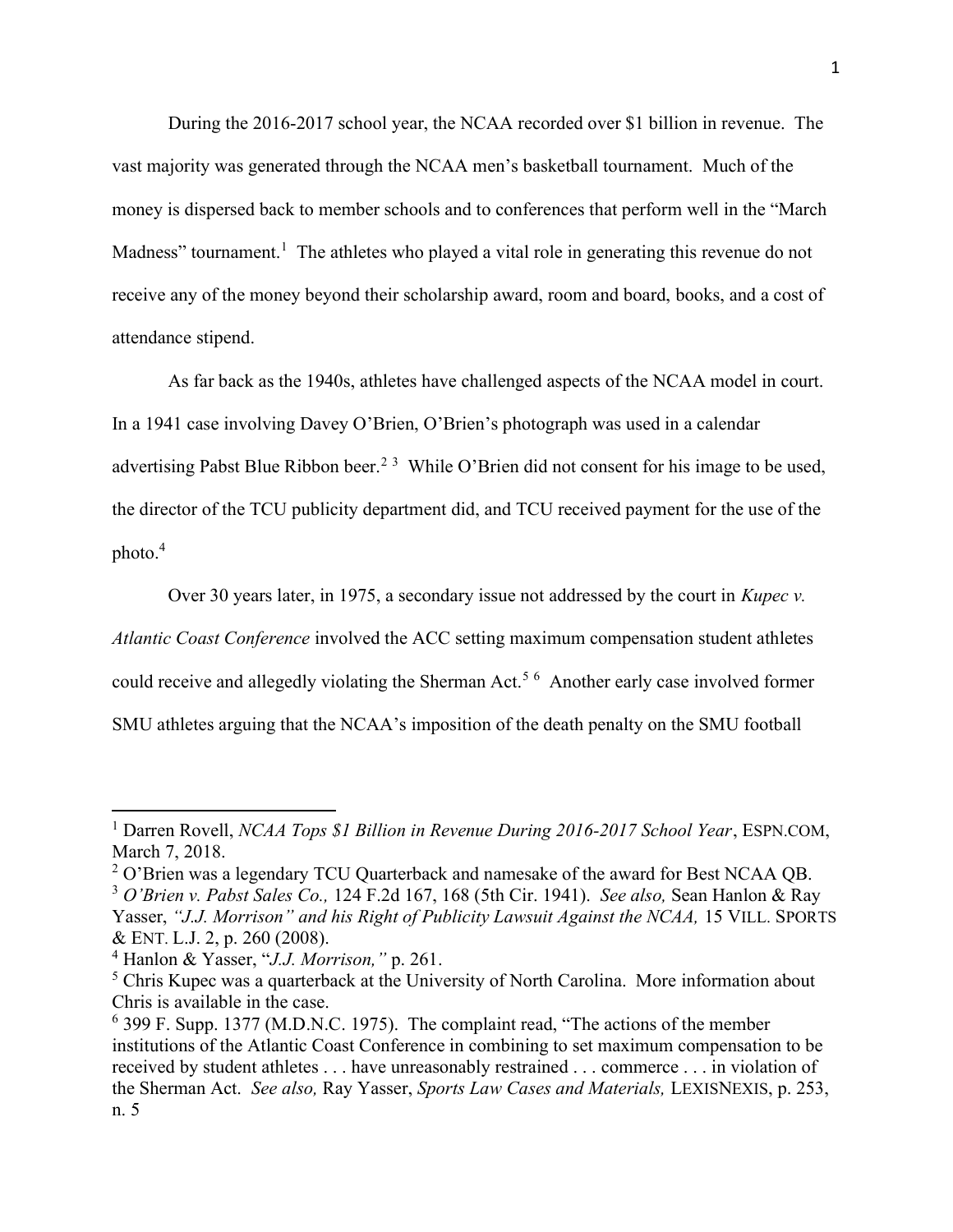team unlawfully restricted the benefits that could be awarded to athletes.<sup>7</sup> Over the past 15 years, current and former athletes have challenged the NCAA amateurism model in court leading to lengthy litigation battles.<sup>8</sup> One of the first victories for athletes involved NCAA licensing agreements with Electronic Arts to develop videogames.<sup>9</sup>

The courts appear willing to give credence to legal problems with the NCAA model, but they are hesitant to overthrow the current system. In  $O'Bannon$ , the court recognized that NCAA rules prevented video game makers from negotiating with college athletes for use of their names and likenesses.<sup>10</sup> However, the court held that cash payments beyond education expenses would seriously undermine the amateur system.<sup>11</sup> While the court recognized that the NCAA model kept athletes from capitalizing on their own intellectual property, the court was not willing to grant college athletes access to the open market. Instead, the court allowed NCAA member schools to offer scholarships up to the full cost of attendance.<sup>12</sup>

In March 2019, the next potential landscape-shifting case was decided at the district level. While both parties are likely to appeal, as it stands, there will not be a huge shift towards "pay-to-play," and the court again proved hesitant to upend the current system. In his synopsis of the case, Alston v. NCAA, Len Simon noted that if the case were a football game, the NCAA

<sup>&</sup>lt;sup>7</sup> See McCormack v. NCAA, 845 F.2d 1338 (5th Cir. 1988). See also, Yasser, Sports Law Cases and Materials, LEXISNEXIS, p. 253, n. 3

 $8$  See O'Bannon v. National Collegiate Athletic Ass'n, 802 F.3d 1049 (9th Cir. 2015), Marshall v. ESPN Inc., 111 F.Supp. 3d 815 (M.D. Tenn. 2015).

<sup>&</sup>lt;sup>9</sup> See In re NCAA Student-Athlete Name & Likeness Licensing Litigation, 724 F.3d 1268 (9th Cir. 2013).

 $10$  O'Bannon, 802 F.3d at 1067.

 $11$  *Id.* at 1076.

 $12$  *Id.* at 1053.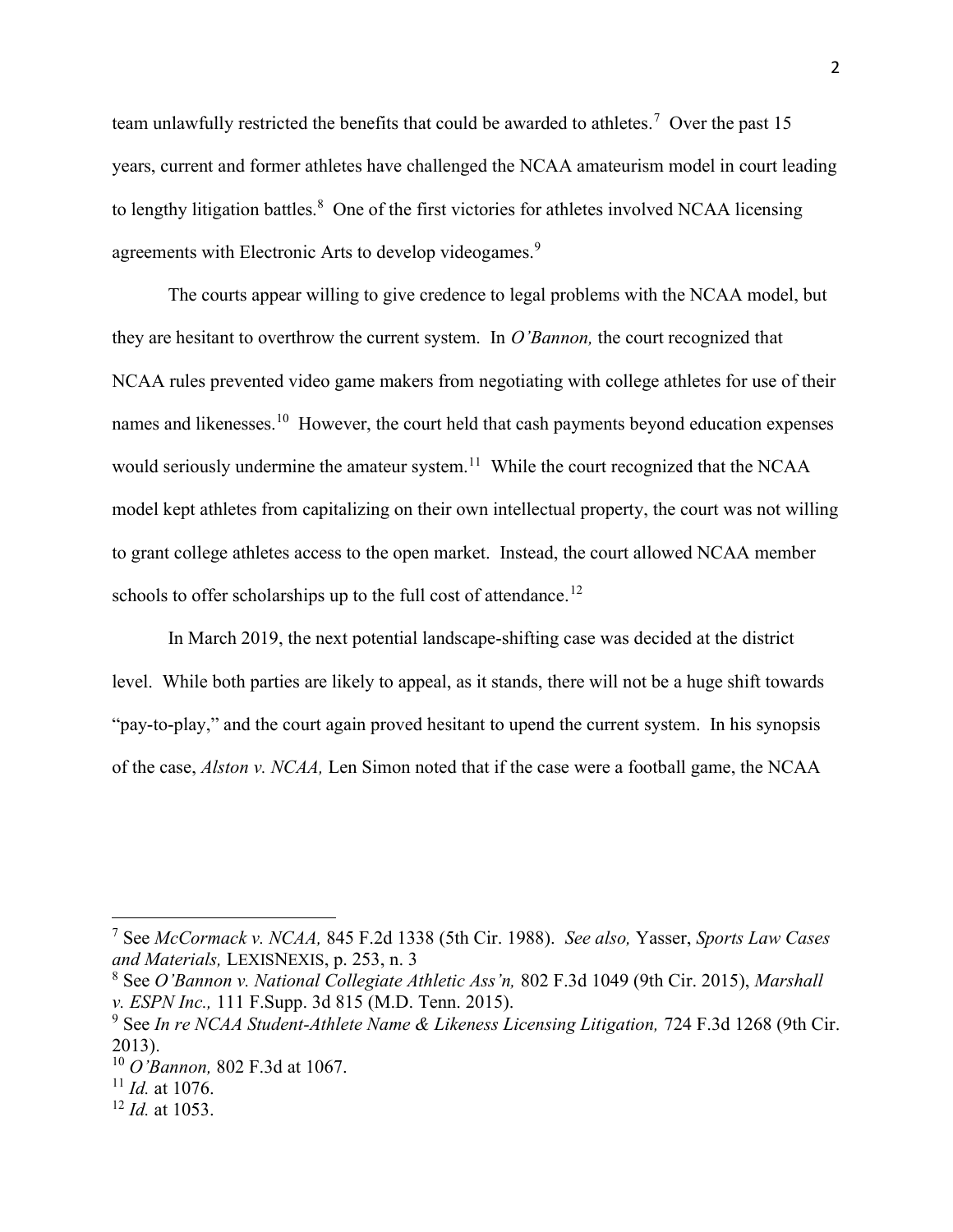would have won 55-3.<sup>13 14</sup> Again, the court recognized that the NCAA violated antitrust laws, but the court only allowed for broadening the definition of "education-related" benefits.<sup>15</sup> Presumably, this means that schools could provide benefits from lab equipment to scholarships for graduate school without violating NCAA rules.<sup>16</sup> However, the decision does not go into effect until the appeals process is finished. At this point, it is not clear if any policy change will come from this case. While broadening educational benefits would be a small step forward for athletes, this is a far cry from "pay-to-play."

Athletes used another strategy to receive compensation in Berger v. NCAA.<sup>17</sup> This time, the plaintiffs attempted to frame their dispute around the Fair Labor Standards Act and alleged that student athletes were employees of the university and entitled to a minimum wage.<sup>18</sup> The suit was dismissed because the athletes did not have standing and were not employees.<sup>19</sup>

# II. ISSUES WITH "PAY-TO-PLAY"

 There are many reasons why courts have been hesitant to upend the NCAA model. First, the system has worked for a long time, and it has become a staple of American sport. Watching college football is a hallmark of many Saturday afternoons in the fall, and millions of people follow their favorite teams throughout the year. Secondly, the "pay-to-play" system would likely

<sup>14</sup> See, In re National Collegiate Athletic Association Athletic Grant-in-Aid Antitrust Litigation -Findings of Fact and Conclusions of Law (03.08.19). See also, Len Simon, NCAA Won Big in Case Vs. Athletes, SAN DIEGO UNION-TRIBUNE, March 10, 2019  $^{15}$  *Id.* 

<sup>&</sup>lt;sup>13</sup> Len Simon, of counsel with Robbins Geller Rudman & Dowd in San Diego, is a lawyer and law professor. He has handled sports-related litigation, antitrust cases, and taught Sports and the Law at the University of San Diego for more than a decade.

 $16$  Simon, *NCAA Won Big.* 

<sup>17</sup> 843 F.3d 285 (7th Cir. 2016).

 $18$  *Id.* at 288.

 $19$  *Id.* at 294.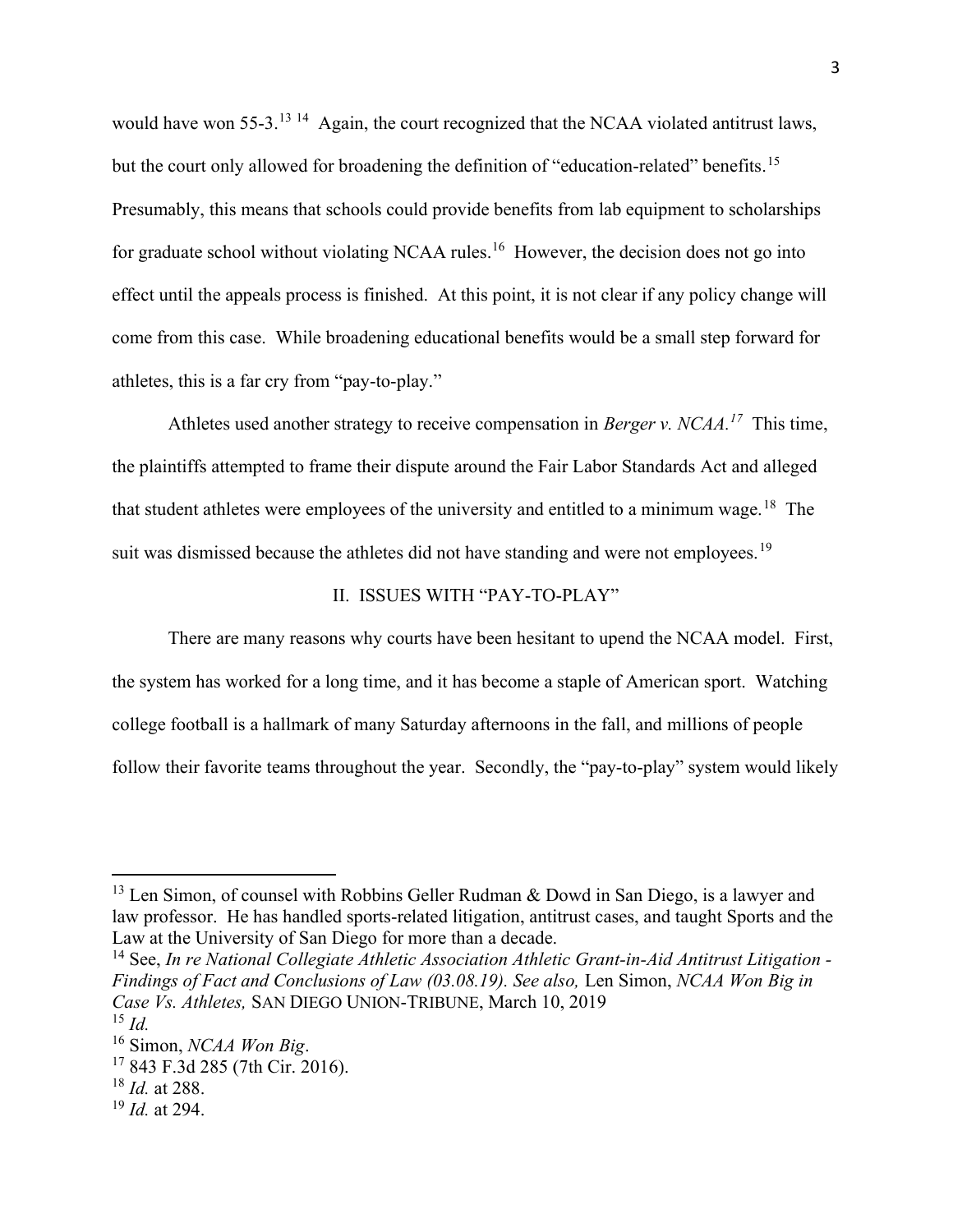only affect a small minority of athletes who participate in the lucrative sports of football and basketball.

At the same time as March Madness, the NCAA holds the national wrestling tournament pitting the top college wrestlers in the country against each other for dominance on the mat.<sup>20</sup> While March Matness has a niche audience, it does not generate the same revenue as the NCAA basketball tournament even though it features future world and Olympic champions.

 For sports like wrestling, "pay-to-play" could seriously hinder funding. Currently, schools use revenue from football and basketball to fund the other sports programs. In fact, most college athletic departments do not generate a profit, and they put all of their revenue back into the other programs.<sup>21</sup> If "pay-to-play" becomes reality, there is fear that schools would lose the ability to fund these other sports if they had to pay star athletes to remain competitive.

 The potential for wealthy donors to steer athletes towards specific schools is another issue regarding "pay-to-play" that could lead to upsetting the competitive balance of college sports.<sup>22</sup> Additionally, "pay-to-play" could open up Title IX concerns surrounding financial aid available for male and female athletes.<sup>23</sup> Current Title IX regulations mandate that universities provide financial assistance to men and women on an equal basis.

 At this point in time, it seems fairly safe to say that the NCAA model is not going to be entirely replaced anytime soon. However, litigation continues. While "pay-to-play" may be the

 $^{20}$  In my family, this tournament is a highlight of the spring. Many fans call this tournament March Matness as a tongue in cheek homage to the NCAA basketball tournament.

 $21$  Brian Burnsed, Athletics Departments That Make More Than They Spend Still a Minority, NCAA.ORG, September 18, 2015.

<sup>&</sup>lt;sup>22</sup> Cody J. McDavis, Paying Students to Play Would Ruin College Sports, NEW YORK TIMES, February 25, 2019.

 $^{23}$  Len Simon, NCAA Should Allow College Athletes to Cash in on Endorsements, SAN FRANCISCO CHRONICLE. December 24, 2018.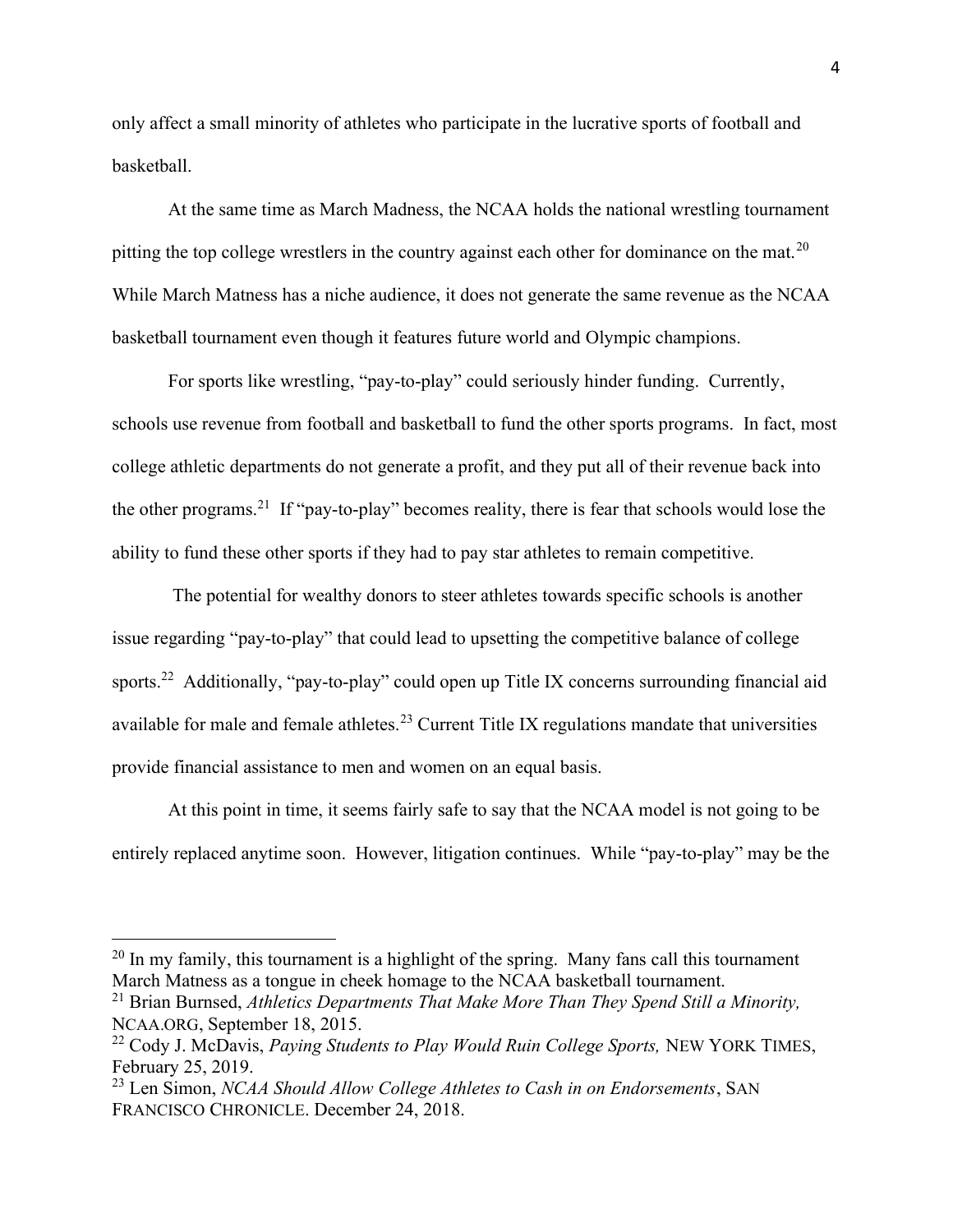ultimate goal for some collegiate athletes and their activist lawyers, the solution that seems most reasonable is the third-party payment alternative.

## III. THE THIRD-PARTY PAYMENT ALTERNATIVE

 The third-party payment system would allow student athletes to capitalize on their own name and likeness. A reasonable compromise between colleges players and the NCAA, thirdparty payment would allow athletes to use their own fame to garner endorsements, sponsor products, and negotiate deals.<sup>24</sup>

In today's social media landscape, top college athletes are famous before they arrive on campus, and they gain more notoriety based upon their exploits on the field or court. For example, Zion Williamson has over 2.7 million followers on Instagram, and his domination of college hoops has made him a household name. As the NCAA basketball tournament ramps up, his picture is plastered on TV promos advertising the tourney. However, he was forced to relinquish his intellectual property rights in order to compete under the current system.<sup>25</sup>

It is fundamentally unfair that athletes like Mr. Williamson cannot take advantage of their own intellectual property rights while as the NCAA rakes in millions of dollars by utilizing his name and likeness. The third-party payment system would help address this issue.

### IV. BENEFITS OF THE THIRD-PARTY SYSTEM

First, the third-party system would allow athletes to negotiate in the open marketplace for the rights to the athlete's intellectual property.<sup>26</sup> Opening up this process would protect athletes from overzealous parties who currently engage in third-party payments under-the-table.<sup>27</sup>

<sup>&</sup>lt;sup>24</sup> Len Simon, *NCAA Should Allow College Athletes to Cash in on Endorsements*, SAN FRANCISCO CHRONICLE. December 24, 2018.

<sup>25</sup> Articles 12.01-12.7 of the Division 1 Manual

 $26$  Simon, NCAA Should Allow College Athletes to Cash in on Endorsements.

<sup>&</sup>lt;sup>27</sup> See, United States v. Gatto,  $2019$  WL 266944 (S.D.N.Y. 2019).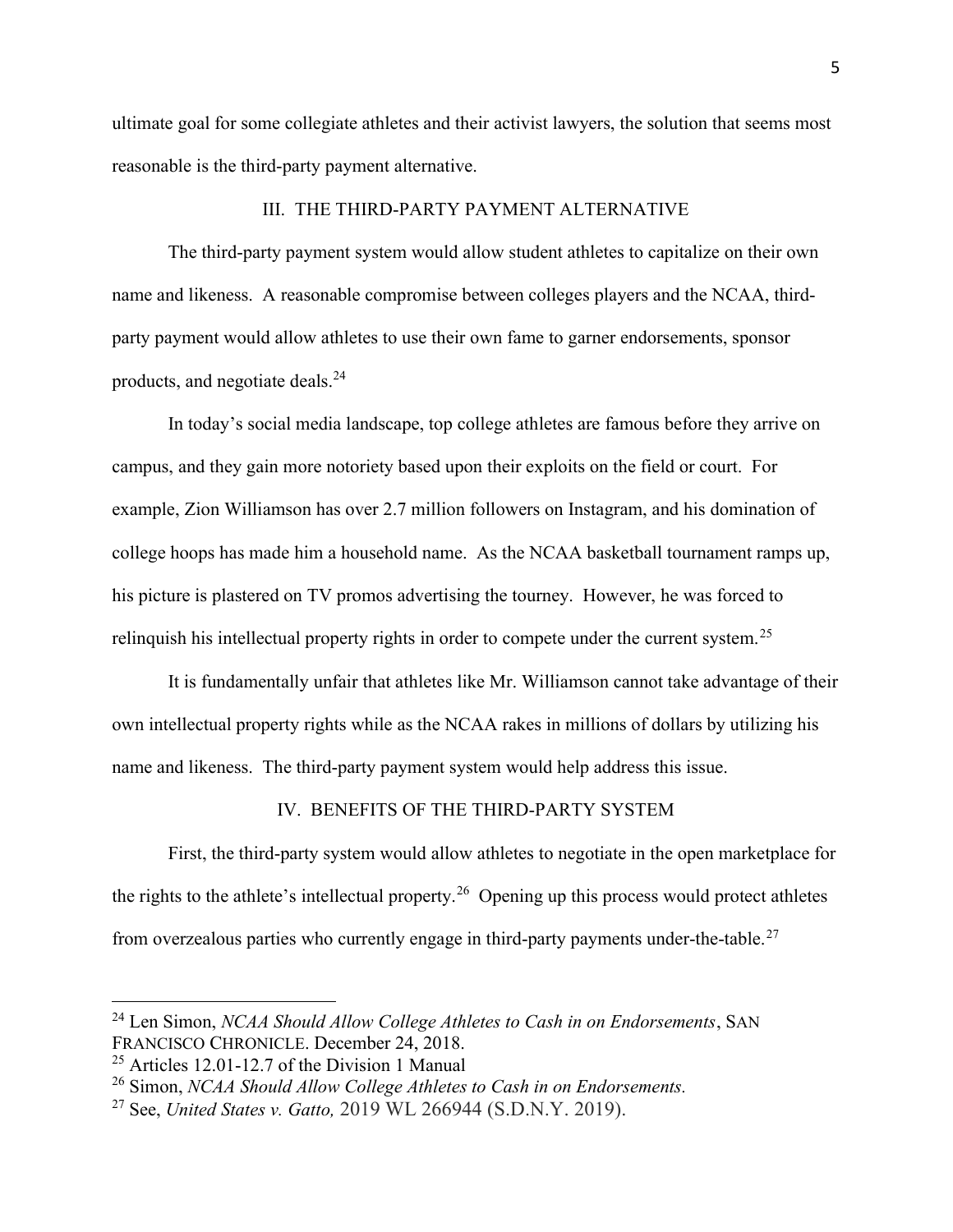Article 2.9 of the Division I Manual states, ". . . student-athletes should be protected from exploitation by professional and commercial enterprises."<sup>28</sup> A legal third-party system, in which third-parties interact with athletes openly in the marketplace would further this purpose better than the current system because it would keep athletes from being taken advantage of at early ages by shady figures as seen in the recent college basketball scandal.

Further, the third-party system offers a potential solution to the issue regarding what athletes are worth. It is clear that some sports generate more revenue than others and that some athletes are worth more than others; the third-party system allows the free market to determine an athlete's value.<sup>29</sup>

Similarly, the third-party system could also address steering. In his article advocating for the third-party system, Len Simon posits a situation regarding ultra-wealthy sports philanthropists like T. Boone Pickens at Oklahoma State University. Mr. Simon argues that if true "pay-to-play" was implemented, nothing would stop an ultra-wealthy donor from bankrolling a team in order to win a championship one year and then getting outbid the next season by a donor of another school.<sup>30</sup>

The third-party system offers a reasonable solution to this by eliminating the need for payments from college donors, while allowing for payments by third-parties. Additionally, steering could be more fairly regulated under the third-party system, and regulations could be devised to prevent third-party payers from steering athletes into particular programs.

<sup>28</sup> Article 2.9, Division I Manual.

 $29$  Simon, NCAA Should Allow Athletes to Cash in on Endorsements.  $30$  Id.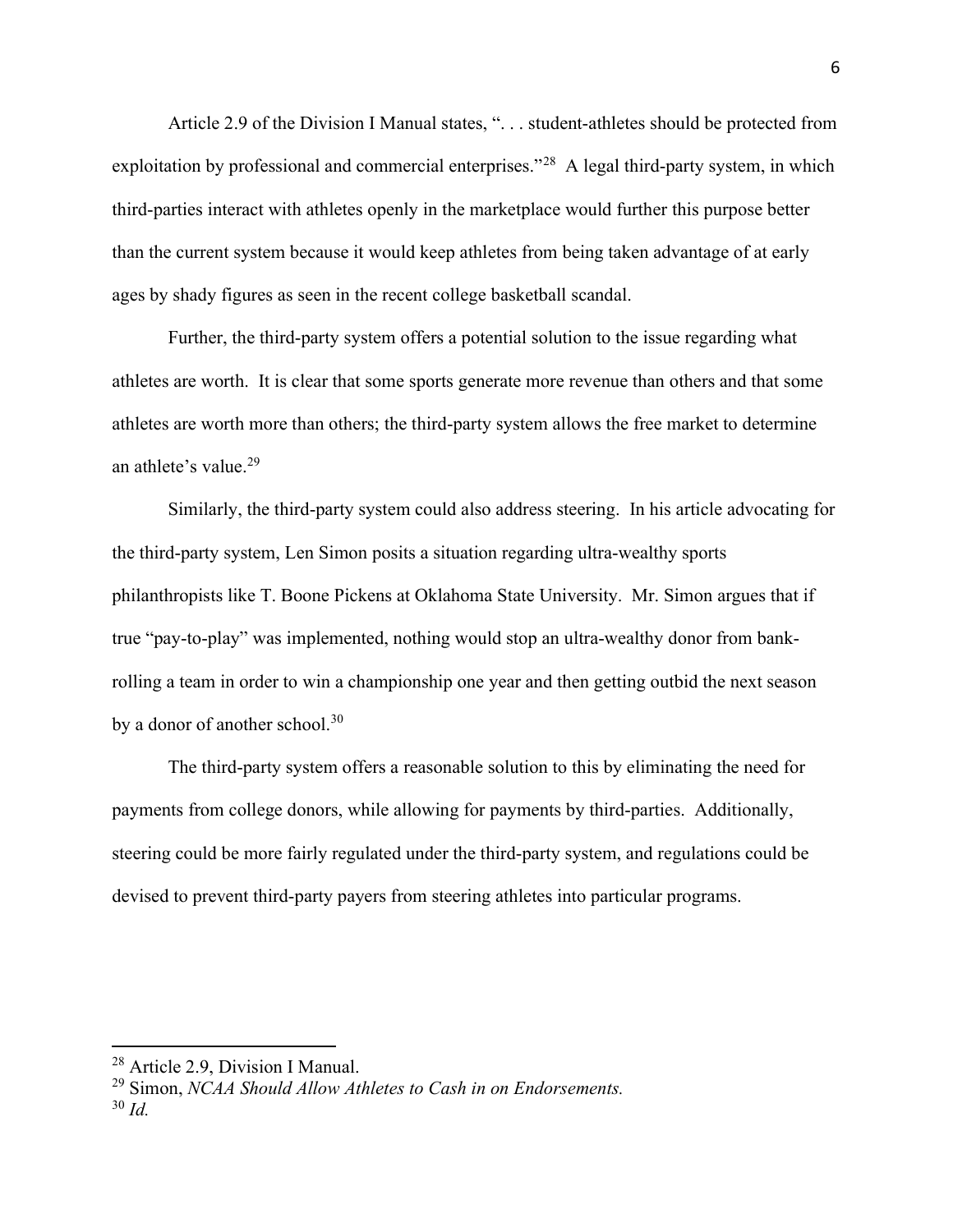Third-party payments would also offer a solution to the issue of funding "minor" sports. A third-party payment system would not require payments by the college and would not affect the way sports like wrestling are currently funded.<sup>31</sup>

Another issue regarding "pay-to-play" could potentially arise if a star player gets paid more than their professor by a university.<sup>32</sup> It would be highly embarrassing for a school if students received higher salaries than their teachers. Under the third-party system, this issue could be avoided because colleges would not pay the athlete.

In essence, the third-party system could address many of the serious issues regarding "pay-to-play" by maintaining the status quo between colleges and student athletes, while at the same time allowing athletes to capitalize on their own name, image, and likeness from thirdparties.

#### V. WAYS TO IMPLEMENT THIRD-PARTY PAYMENTS

#### a. NCAA Amendment to the Division I Manual

 This is probably the easiest way to implement a third-party payment system. As it stands, the Division I Manual explicitly denies student athletes the right to receive compensation for their own name, image, or likeness.<sup>33</sup> However, in her remarks to the NCAA Board of Governors, Condoleezza Rice, chair of the Commission on College Basketball, left third-party payments as an avenue to explore after the court battles had ended.<sup>34</sup> Assuming decision-makers within the NCAA are amenable to third-party payments, an amendment to the Division I Manual would legitimize the system. In an article for Forbes, Marc Edelman drafted the following:

 $31$  Id.

 $32$  Simon, NCAA Should Allow Athletes to Cash in on Endorsements.

<sup>33</sup> Articles 12.01-12.6 of Division I Manual.

<sup>&</sup>lt;sup>34</sup> Condoleezza Rice, *Independent Commission on College Basketball Presents Formal* Recommendations, NCAA.ORG, April 25, 2018.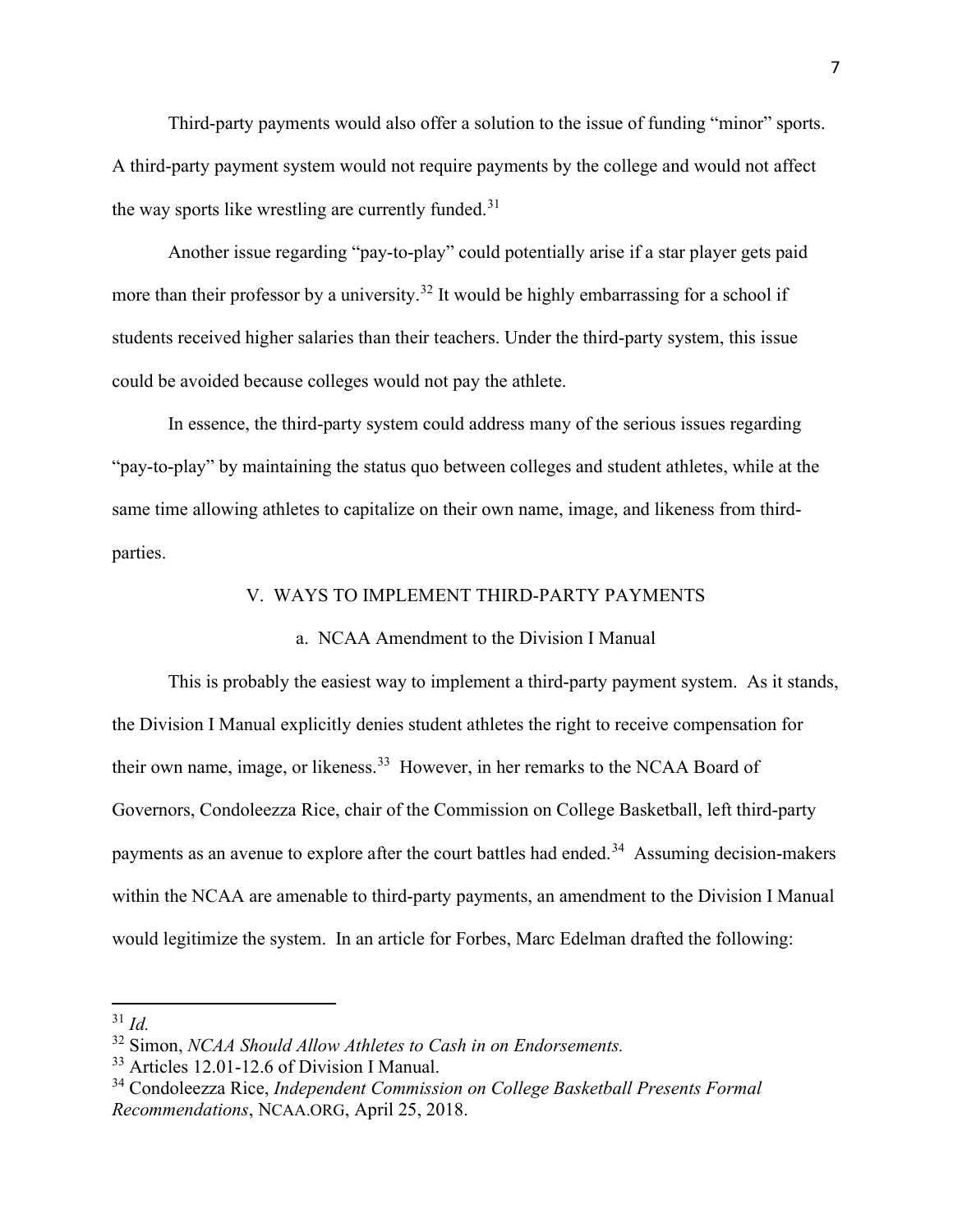"12.01.5 Permissible Student-Athlete Licensing Rights. A payment administered by a non-educational institution is not considered to be pay or the promise of pay for athletics skill, provided the student-athlete does not use the trademarks of the NCAA or any NCAA member college in any manner that may be construed as an endorsement, unless such manner is otherwise protected by principles of the First Amendment or fair use."<sup>35</sup>

By adding this language, the third-party payment system would be officially recognized by the NCAA. $36$ 

# b. The End to Litigation

 At present, the NCAA will continue defending antitrust litigation regarding the current model. It may well be that a third-party payment system would be a solution that satisfies antitrust law's oft-used rule of reason test. If so, it could mean the end of the road for those seeking to implement "pay-to-play" in college sports.

### c. Congressional Statute

 Currently, a bill has been introduced in the House of Representatives that would require the NCAA to allow athletes to receive third-party compensation for the use of the student athlete's name, image or likeness or face a change to the NCAA's tax status.<sup>37</sup> It is too early to tell what the outcome of this legislation will be. While an act of Congress would supersede the NCAA Manual, it is fair to say that Congress tends to act slowly and that the status of this bill is highly uncertain.

#### VI. CONCLUSION

 Ultimately, the third-party payment system is a compromise between the current NCAA model and "pay-to-play." While still allowing the NCAA to mandate rules for the amount of

 $35$  Edelman, NCAA Can't Figure Out How to Grant Student-Athletes Endorsement Rights, But It's Simple – Really, FORBES, May 10, 2018.

 $36$  Id.

<sup>&</sup>lt;sup>37</sup> Student-Athlete Equity Act